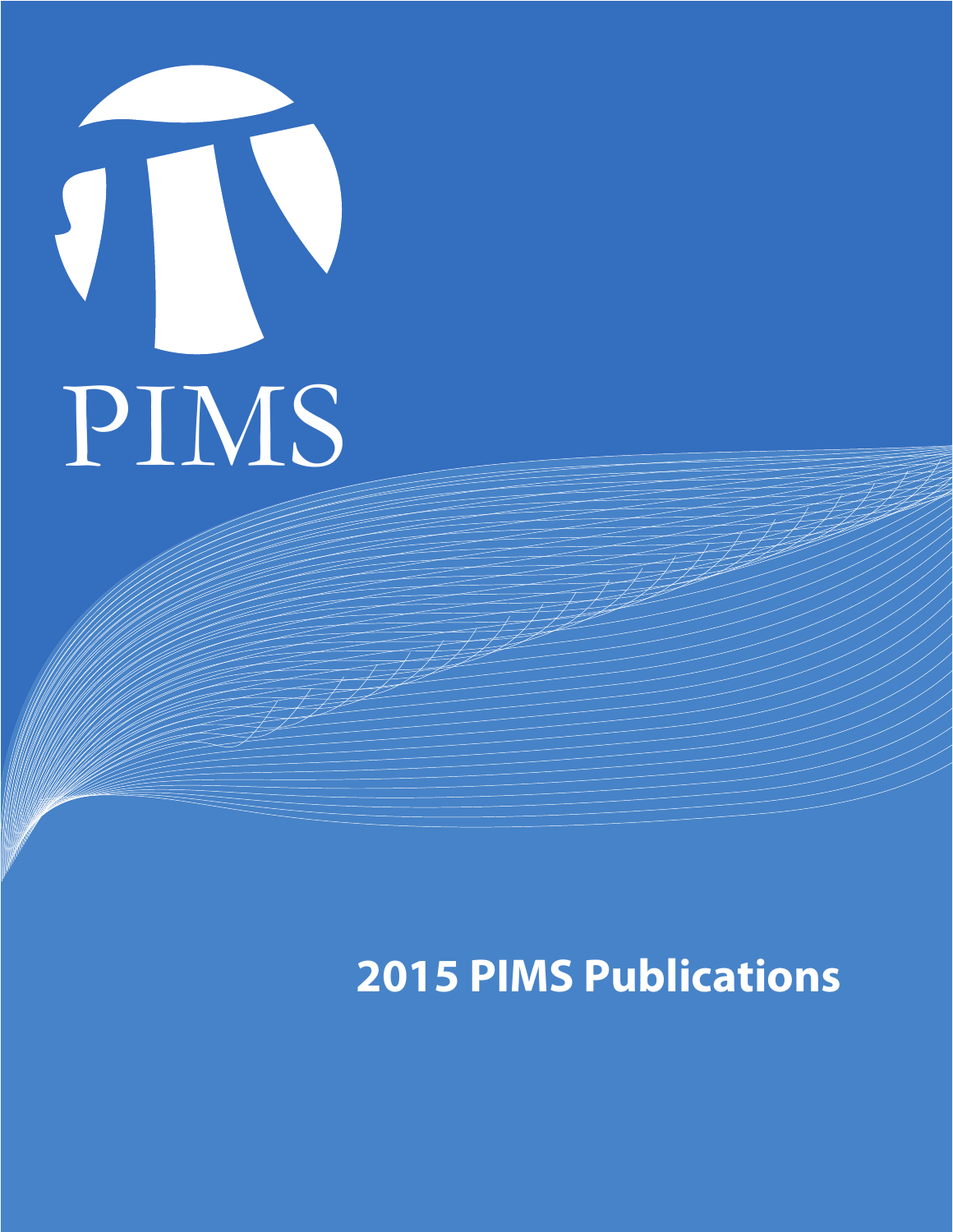## PIMS 2015 Publications

Below we list publications for PIMS CRG activities, PDFs and CNRS Researchers. Only publications dated 2015 are listed.

- 1. S. Abshoff, P. Kling, C. Markarian, F. Meyer auf der Heide and P. Pietrzyk, Towards the price of leasing online, Journal of Combinatorial Optimization, pp. 1–20 (2015)
- 2. J. Achter, S. Casalaina-Martin and C. Vial, On descending cohomology geometrically, submitted (2015)
- 3. J. Achter, J. Gordon and S. A. Altug, Elliptic curves, random matrices and orbital integrals, submitted (2015)
- 4. J. Achter and E. W. Howe, Split abelian surfaces over finite fields and reductions of genus-2 curves, submitted (2015)
- 5. J. Achter and R. Pries, Superspecial rank of supersingular abelian varieties and jacobians, J. Theor. Nombres Bordeaux, Vol. 27, pp. 605–624 (2015)
- 6. A. Adem and M.C. Cheng, Representation spaces for central extensions and almost commuting unitary matrices, submitted (2015)
- 7. A. Adem and J. Gomez, A classifying space for commutativity in Lie groups, Algebraic & Geometric Topology, Vol. 15, pp. 493–535 (2015)
- 8. A. Adem, J. Gomez, J. Lind and U. Tillman, Infinite loop spaces and nilpotent Ktheory, submitted (2015)
- 9. A. Adem, D. Sheinbaum amd G. Semenoff, Topology of Fermi surfaces and anomalies, submitted (2015)
- 10. M. Agueh and M. Bowles, Weak solutions to a fractional Fokker-Planck equation via splitting and Wasserstein gradient flow, Applied Mathematics Letters 42, pp. 30–35 (2015)
- 11. M. Agueh, G. Carlier and R. Illner, Remarks on a class of kinetic models of granular media: asymptotics and entropy bounds, Kinetic and Related Models, accepted (2015)
- 12. M. Agueh, B. Khouider and L.P. Saumier, Optimal transport for particle image velocimetry, Communications in Mathematical Sciences, accepted (2015)
- 13. A. Akbary and A. T. Felix, On invariants of elliptic curves on average, Acta Arith., Vol. 168, pp. 31–70 (2015)
- 14. M.A. Alfonseca and J. Kim, On the local convexity of intersection bodies of revolution, Canad. J. Math., Vol. 67, pp. 3–27 (2015)
- 15. J. Anderson, H. Parlier and A. Pettet, Relative shapes of thick subsets of moduli space, submitted (2015)
- 16. B. Antieau and B. Williams, On the classification of oriented 3-plane bundles over a 6-complex, Topology and its Applications, accepted (2015)
- 17. B. Antieau and B. Williams, The prime divisors of the period and index of a Brauer class, Journal of Pure and Applied Algebra, accepted (2015)
- 18. B. Antieau and B. Williams, The topological period-index problem over 6-complexes, Journal of Topology, accepted (2015)
- 19. V. Asimit and Y. Zinchenko, CVaR bounds with partial dependence information, Operations Research, submitted (2015)
- 20. S. Assaf and K. Pal, Partial metric spaces with negative distances and fixed point theorems, Topology Proceedings, accepted (2015)
- 21. S. Assaf and K. Pal, Partial n-metric spaces and fixed point theorems, submitted (2015)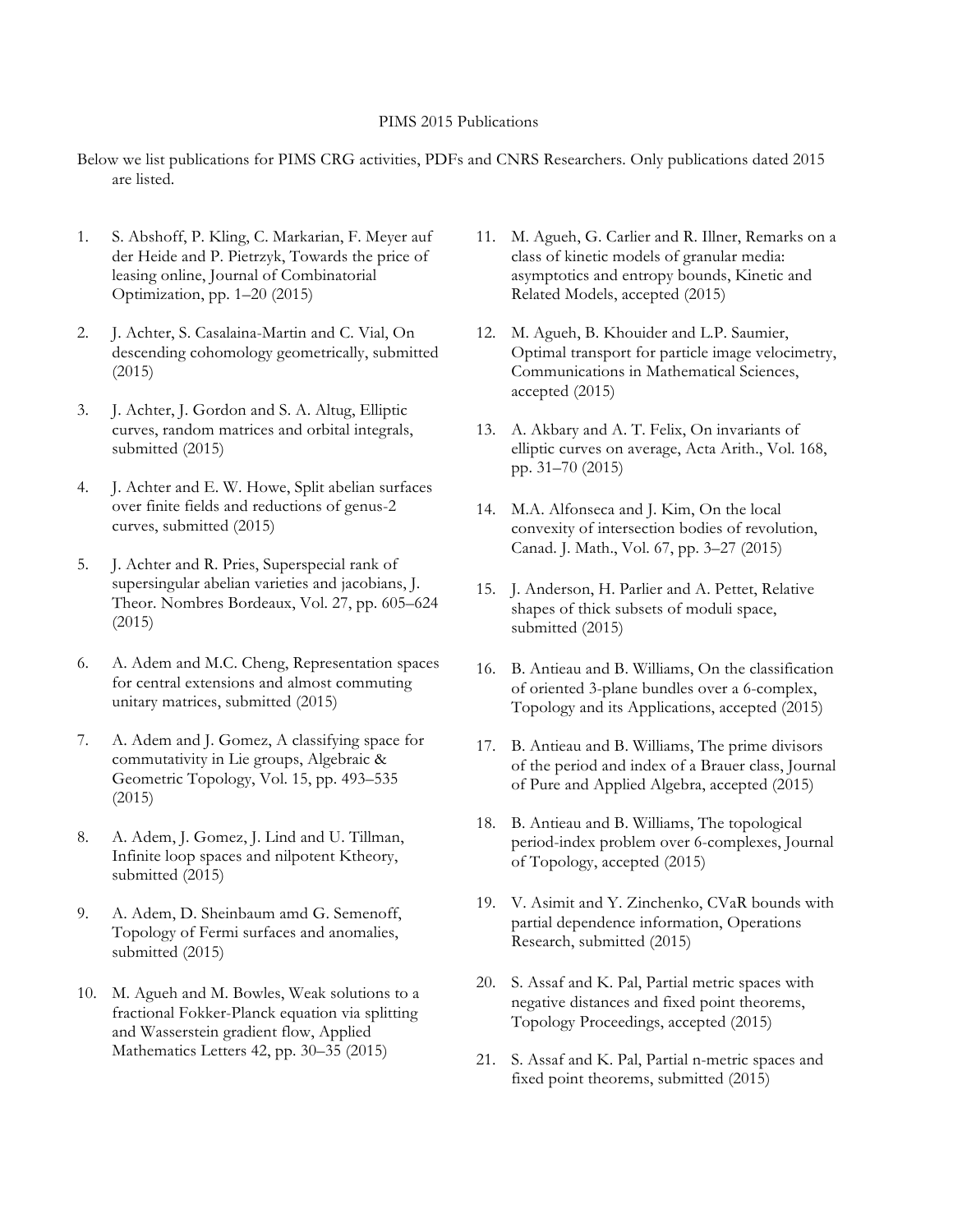- 22. M. Atapour, C. Soteros, D.W. Sumners and S.G. Whittington, Counting closed 2-manifolds in tubes in hypercubic lattices, Journal of Physics A: Mathematical and Theoretical, Vol. 48 (2015)
- 23. E. Bahuaud and E. Woolgar, Asymptotically hyperbolic normalized Ricci flow and rotational symmetry, preprint (2015)
- 24. J. Balakrishnan, A. Besser and J. S. Müller, Computing integral points on hyperelliptic curves using quadratic Chabauty, Mathematics of Computation, accepted (2015)
- 25. N. Barcelo, P. Kling, M. Nugent, K. Pruhs and M. Scquizzato, On the complexity of speed scaling, Proceedings of the 40th International Symposium on Mathematical Foundations of Computer Science (MFCS), pp. 75–89 (2015)
- 26. S. Bartz, H.H. Bauschke, S.M. Moffat and X. Wang, The resolvent average of monotone operators: dominant and recessive properties, SIAM Journal on Opitmization, (2015)
- 27. B. Basak and S. Sarkar, Equilibrium and equivariant triangulations of some small covers with minimum number of vertices, J. Ramanujan Math. Soc., Vol. 30, pp. 29–50 (2015)
- 28. K. Bauer, M. Basterra, A. Beaudry, R. Eldred, B. Johnson, M. Merling and S. Yeakel, Unbased calculus for functors to chain complexes, Contemp. Math., Vol. 641, pp. 29–48 (2015)
- 29. K. Bauer, D. Sen and P. Zvengrowski, A generalized Goursat Lemma, Tatra Mountain Mathematics Journal, accepted (2015)
- 30. H.H. Bauschke, J. Bolte and M. Teboulle, A descent lemma beyond Lipschitz continuity: first order methods revisited and applications, Mathematics of Operations Research, submitted (2015)
- 31. H.H. Bauschke, M.N. Dao and W.M. Moursi, The Douglas-Rachford algorithm in the affineconvex case, Operations Research Letters, submitted (2015)
- 32. H.H. Bauschke and W.M. Moursi, The Douglas-Rachford algorithm for two (not necessarily

intersecting) affine subspaces, SIAM Journal on Optimization, submitted (2015)

- 33. H.H. Bauschke, J.Y. Bello Cruz, T.T.A. Nghia, H.M. Phan and X. Wang, Optimal rates of convergence of matrices with applications, Linear Algebra and its Applications, accepted (2015)
- 34. H.H. Bauschke, J. Chen and X. Wang, A Bregman projection method for approximating fixed points of quasi-Bregman nonexpansive mappings, Applicable Analysis 94, pp. 75–84 (2015)
- 35. H.H. Bauschke, M.N. Dao and W.M. Moursi, On Fejer monotone sequences and nonexpansive mappings, Linear and Nonlinear Analysis, accepted (2015)
- 36. H.H. Bauschke, M.N. Dao and W.M. Moursi, Douglas-Rachford algorithm for solving convex feasibility problems in Euclidean spaces, Journal of Global Optimization, accepted (2015)
- 37. H.H. Bauschke, M.N. Dao, D. Noll and H.M. Phan, On Slater's condition and finite convergence of the Douglas-Rachford algorithm for solving convex feasibility problems in Euclidean spaces, Journal of Global Optimization, accepted (2015)
- 38. H.H. Bauschke, M.N. Dao, D. Noll and H.M. Phan, Proximal point algorithm, Douglas-Rachford algorithm and alternating projections: a case study, Journal of Convex Analysis, accepted (2015)
- 39. H.H. Bauschke, G.R. Douglas and W.M. Moursi, On a result of Pazy concerning the asymptotic behaviour of nonexpansive mappings, Journal of Fixed Point Theory and Applications, accepted (2015)
- 40. H.H. Bauschke, W. Hare and W.M. Moursi, A derivative-free comirror algorithm, Optim. Method. Softw., Vol. 30, pp. 706–726 (2015)
- 41. H.H. Bauschke, W. Hare and W.M. Moursi, On the range of the Douglas-Rachford operator, Mathematics of Operations Research, accepted (2015)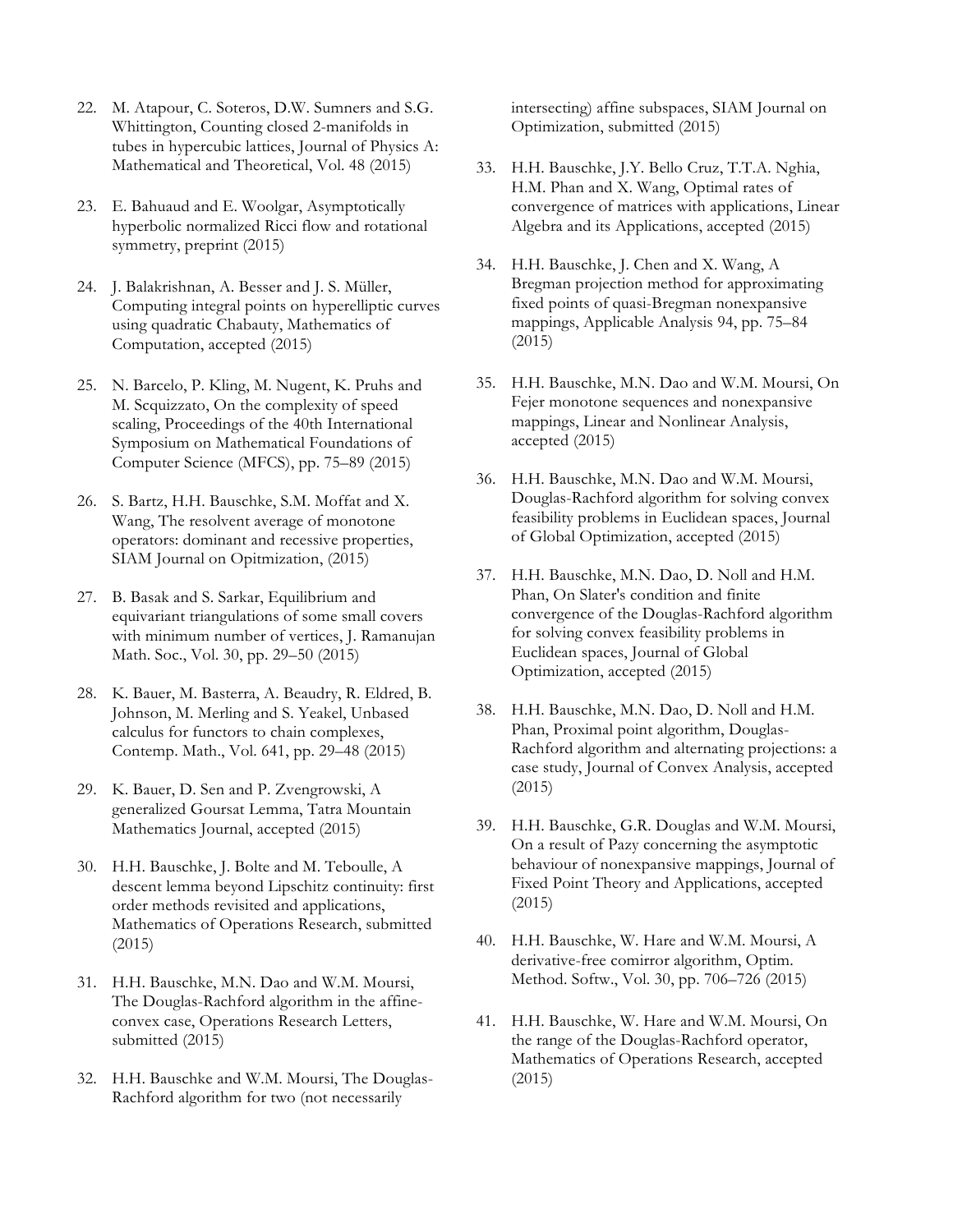- 42. H.H. Bauschke, V.R. Koch and H.M. Phan, Stadium norm and Douglas-Rachford splitting: a new approach to road design optimization, Operations Research, accepted (2015)
- 43. H.H. Bauschke, Y. Lucet and H.M. Phan, On the convexity of piecewise-defined functions, ESAIM COCV, accepted (2015)
- 44. H.H. Bauschke and W.M. Moursi, On the order of the operators in the Douglas-Rachford algorithm, Optimization Letters, accepted (2015)
- 45. H.H. Bauschke, C. Wang, X. Wang and J. Xu, On subgradient projectors, SIAM Journal on Optimization, Vol. 25, 1064–1082 (2015)
- 46. H.H. Bauschke, C.Wang, X. Wang and J. Xu, On the finite convergence of a projected cutter method, Journal of Optimization Theory and Applications, Vol. 165, pp. 901–916 (2015)
- 47. H.H. Bauschke, D. Noll and H.M. Phan, Linear and strong convergence of algorithms involving averaged nonexpansive operators, Journal of Mathematical Analysis and Applications, Vol. 421, pp. 1–20 (2015)
- 48. M. Bayeh, K. Hess, V. Karpova, M. Kedziorek, E. Riehl and B. Shipley, Left-induced model structures and diagram categories, Contemporary Mathematics, Vol. 641, pp. 49–81 (2015)
- 49. M. Bayeh and S. Sarkar, Some aspects of equivariant LS-category, Topology and its Applications, Vol. 196, pp. 133–154 (2015)
- 50. M. Bayeh and S. Sarkar, Orbit class and remarks on invariant topological complexity, submitted (2015)
- 51. M. Bayeh and S. Sarkar, Equivariant LS-category of torus manifolds, submitted (2015)
- 52. N. R. Beaton, The critical pulling force for selfavoiding walks, Journal of Physics A: Mathematical and Theoretical, Vol. 48 (2015)
- 53. N. R. Beaton, A. J. Guttmann, I. Jensen and G. F. Lawler, Compressed self-avoiding walks, bridges and polygons, Journal of Physics A Mathematical and Theoretical Vol. 48 (2015)
- 54. N. R. Beaton and G. K. Iliev, Two-sided prudent walks: A solvable non-directed model of polymer adsorption, Journal of Statistical Mechanics: Theory and Experiment (2015)
- 55. K. Behrend and E. Getzler, Geometric higher groupoids and categories, preprint (2015)
- 56. K. Behrend and B. Noohi, Moduli of noncommutative polarized schemes, preprint (2015)
- 57. V. Beiranvand, W. Hare, Y. Lucet and S. Hossain, Multi-haul quasi network flow model for vertical alignment optimization, Operations Research, submitted (2015)
- 58. M.A. Bennett and A. Rechnitzer, Computing elliptic curves over Q: bad reduction at one prime, Proceedings of 2015 AMMCS-CAIMS Congress, submitted (2015)
- 59. P. Berenbrink, C. Cooper, T. Friedetzky, T. Friedrich and T. Sauerwald, Randomized diffusion for indivisible loads, J. Comput. Syst. Sci., Vol. 81, pp. 159–185 (2015)
- 60. M. Bergeron, The topology of nilpotent representations in reductive groups and their maximal compact subgroups, Geometry and Topology, accepted (2015)
- 61. K. Bigdeli, W. Hare, J. Nutini and S. Tesfamariam, Optimal design of damper connectors for adjacent buildings, Optim. Eng., accepted (2015)
- 62. S. Black, I. Crump, M. DeVos and K. Yeats, Forbidden minors for graphs with no first obstruction to parametric Feynman integration, Discrete Mathematics, Vol. 338, pp. 9–35 (2015)
- 63. R. Blair, J. Burke and R. Koytcheff, A prime decomposition theorem for the 2-string link monoid, J. Knot Theory Ramif., Vol. 24 (2015)
- 64. J. Bryan, The Donaldson-Thomas theory of K3  $\times$  E via the topological vertex, preprint (2015)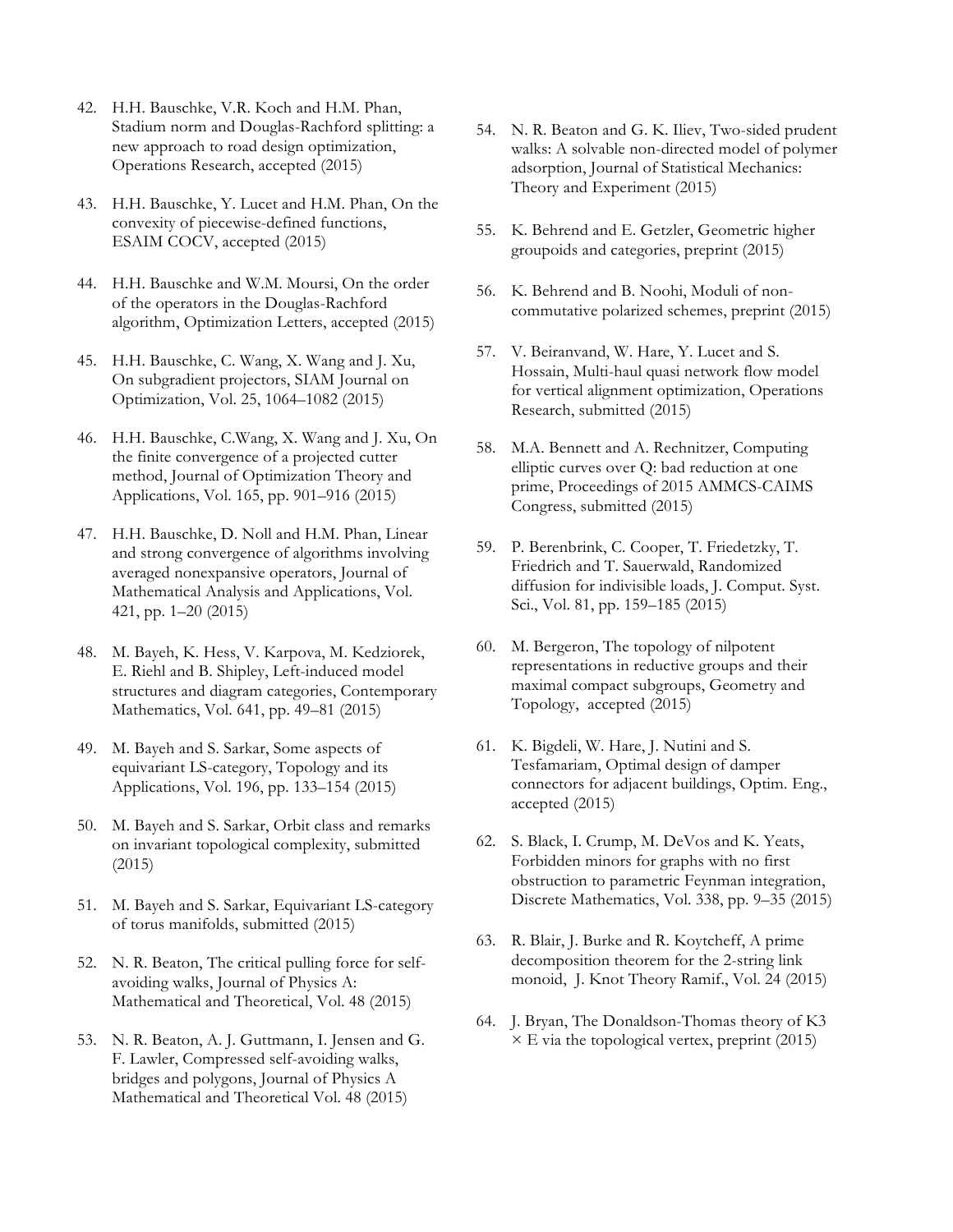- 65. J. Bryan, G. Oberdieck, R. Pandharipande and Q. Yin, Curve counting on abelian surfaces and threefolds, preprint (2015)
- 66. C. J. Budd, A. N. Chakhchoukh, T. J. Dodwell and R. Kuske, Chevron folding patterns and heteroclinic orbits, Physica D, submitted (2015)
- 67. C. J. Budd and J. M. Stockie, Multi-layer asymptotic solution for wetting fronts in porous media with exponential moisture diffusivity, Studies in Applied Mathematics, accepted (2015)
- 68. R. Budney, Combinatorial spin structures on triangulated manifolds, submitted (2015)
- 69. R. Budney and B. Burton, Embeddings of 3 manifolds in S4 from the point of view of the 11 tetrahedron census, preprint (2015)
- 70. R. Budney and J. Hillman, A small, infinitelyended 2-knot group, submitted (2015)
- 71. R. Budney, D. Sinha, R. Koytcheff and J. Conant, Embedding calculus knot invariants are of finite type, submitted (2015)
- 72. H. Bulens, P. Lambrechts, D. Stanley, Pretty rational models for Poincare duality pairs, submitted (2015)
- 73. H. Bulens, P. Lambrechts and D. Stanley, Rational models of the complement of a subpolyhedron in a manifold with boundary, submitted (2015)
- 74. J. Burke and R. Koytcheff, A coloredoperad for string link infection, Algebr. Geom. Topol., accepted (2015)
- 75. S. Burrill, J. Courtiel, E. Fusy, S. Melczer and M. Mishna, Tableau sequences, open diagrams, and Baxter families, submitted (2015)
- 76. S. Burrill, S. Elizalde, M. Mishna and L. Yen, A generating tree approach to k-nonnesting set partitions and permutations, Annals of Combinatorics, accepted (2015)
- 77. S. Burrill, S. Melczer and M. Mishna, A Baxter class of a different kind, and other bijective results using tableau sequences ending with a row

shape, Proceedings of Formal Power Series and Algebraic Combinatorics (2015)

- 78. D. Calegari and D. Rolfsen, Groups of PL homeomorphisms of cubes, Annales de la Faculte des Sciences de Toulouse, special issue dedicated to Michel Boileau, accepted (2015)
- 79. Y-B. Chan and A. Rechnitzer, Upper bounds on the growth rates of hard squares and related models via corner transfer matrices, submitted (2015)
- 80. X. Chen, L. Guo, Z. Lu and J.J. Ye, A feasible augmented Lagrangian method for non-Lipschitz nonconvex programming, SIAM Journal on Numerical Analysis, submitted (2015)
- 81. W. Chuang, D.E. Diaconescu, R. Donagi and T. Pantev, Parabolic Refined Invariants and Macdonald Polynomials, Communications in Mathematical Physics, Vol. 335, pp. 1323–1379 (2015)
- 82. P. N. Chung, C. Costello and B. Smith, Fast, uniform, and compact scalar multiplication for elliptic curves and genus 2 jacobians with applications to signature schemes, CoRR (2015)
- 83. M. Clay, J. Mangahas and A. Pettet, An algorithm to detect full irreducibility by bounding the volume of periodic free factors, Michigan Math. J., accepted (2015)
- 84. A. Clingher, C.F. Doran and A. Malmendier, Special function identities from superelliptic Kummer varieties, preprint (2015)
- 85. F. Cohen, R. Komendarczyk, R. Koytcheff and C. Shonkwiler, Homotopy string links and the κinvariant, submitted (2015)
- 86. C. Costello and P. Longa, Fourq: Fourdimensional decompositions on a q-curve over the mersenne prime, Lecture Notes in Computer Science, Vol. 9452, pp. 214–235, (2015)
- 87. J. Courtiel, A general notion of activity for the Tutte polynomial, submitted (2015)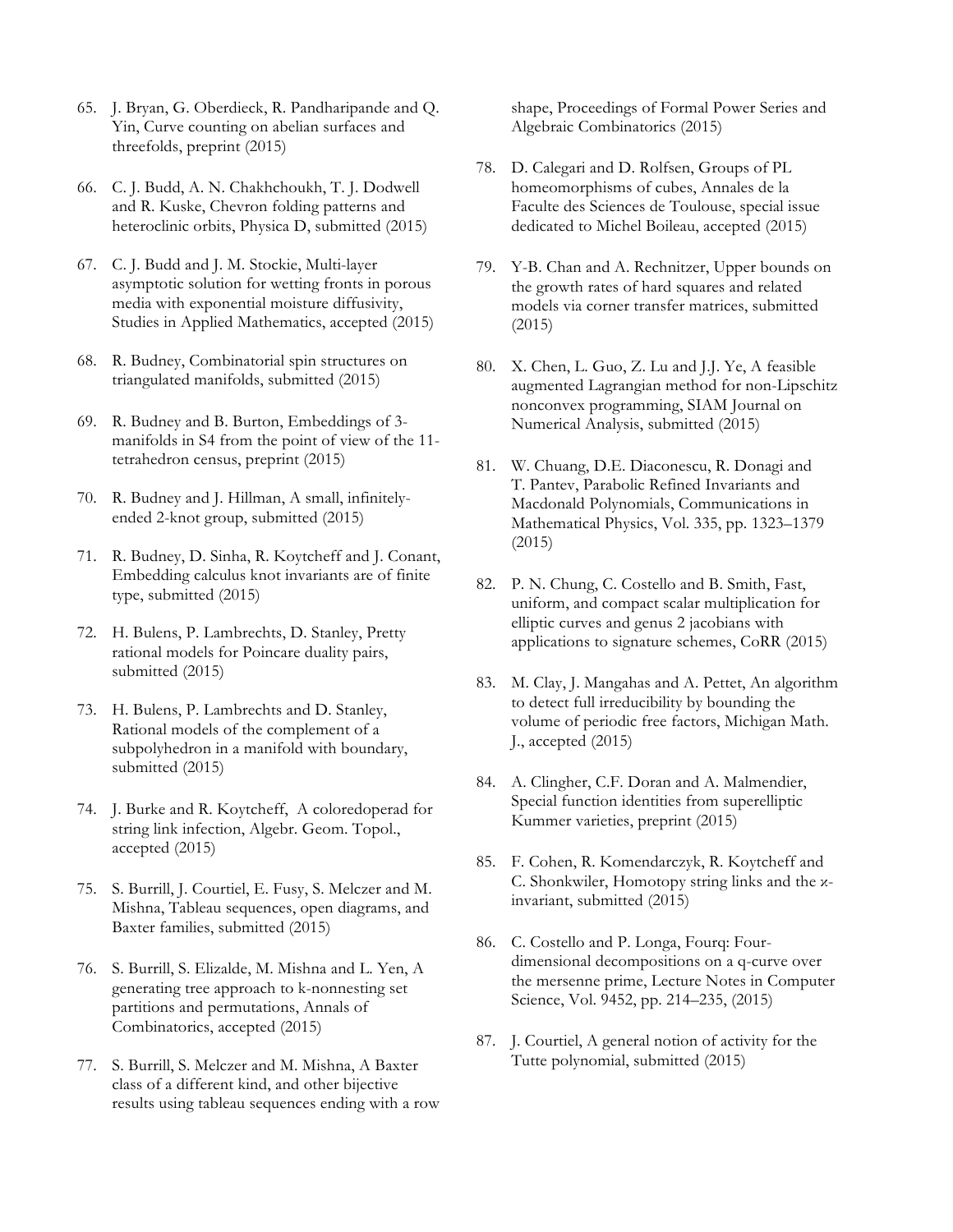- 88. J. Courtiel, C. Chauve and Y. Ponty, Counting, generating and sampling tree alignments, Refereed proceedings of the SeqBio 2015 workshop (2015)
- 89. T. Creutzig and A. Babichenko, Harmonic analysis and free field realization of the takiff supergroup of  $GL(1|1)$ , submitted (2015)
- 90. T. Creutzig and Y. Hikida, Higgs phenomenon for higher spin fields on AdS\_3, submitted (2015)
- 91. T. Creutzig and A.R. Linshaw, Orbifolds of symplectic fermion algebras, Transactions of the American Mathematical Society, accepted (2015)
- 92. T. Creutzig and A.R. Linshaw, Cosets of affine vertex algebras inside larger structures, submitted (2015)
- 93. T. Creutzig, A. Milas and S. Wood, On Regularised Quantum Dimensions of the Singlet Vertex Operator Algebra and False Theta Functions, submitted (2015)
- 94. I. Crump, M. DeVos and K. Yeats, Period Preserving Properties of an Invariant from the Permanent of Signed Incidence Matrices, submitted (2015)
- 95. B. Datta and S. Sarkar, Equilibrium triangulations of some quasitoric 4-manifolds, submitted (2015)
- 96. C. David, D.K. Huynh and J. Parks, One-level density of families of elliptic curves and the Ratios Conjectures, Research in Number Theory, accepted (2015)
- 97. B. Degener, B. Kempkes, P. Kling and F. Meyer auf der Heide, Linear and competitive strategies for continuous robot formation problems, Transactions on Parallel Computing (TOPC), Vol. 2.1, p. 2 (2015)
- 98. I. Dell'Ambrogio and D. Stanley, Affinely weakly regular tensor triangulated categories, submitted (2015)
- 99. C.F. Doran, D. Favero, T.L. Kelly, Equivalences of families of stacky toric Calabi-Yau hypersurfaces, preprint (2015)
- 100. C.F. Doran, A. Harder, A.Y. Novoseltsev and A. Thompson, Families of lattice polarized K3 surfaces with monodromy, International Mathematics Research Notices, Vol. 2015, pp. 12265–12318 (2015)
- 101. C.F. Doran, A. Harder, A.Y. Novoseltsev and A. Thompson, Calabi-Yau Threefolds Fibred by Mirror Quartic K3 Surfaces, preprint (2015)
- 102. C.F. Doran and A. Malmendier, Calabi-Yau manifolds realizing symplectically rigid monodromy tuples, preprint (2015)
- 103. C.F. Doran, S. Mendez-Diez and J. Rosenberg, String theory on elliptic curve orientifolds and KR-theory, Comm. Math. Phys., Vol. 335, pp. 955–1001 (2015)
- 104. M. Elder, G. Lee and A. Rechnitzer, Permutations generated by a depth 2 stack and an infinite stack in series are algebraic, Electronic Journal of Combinatorics, Vol. 22 (2015)
- 105. M. Elder, A. Rechnitzer and E.J. Janse van Rensburg, Random sampling of trivial words in finitely presented groups, Experimental Mathematics 24, pp. 391–409 (2015)
- 106. D. Favero, M. Ballard, D. Deliu, U. Isik and L. Katzarkov, Resolutions in Factorization Categories, Advances in Mathematics, submitted (2015)
- 107. D. Favero, M. Ballard, C. Diemer, L. Katzarkov and G. Kerr, The Mori Program and Non-Fano Toric Homological Mirror Symmetry, Trans. Amer. Math. Soc., Vol. 36, pp. 8933–8974 (2015)
- 108. D. Favero, C. Doran and T. Kelly, Equivalences of Families of Stacky Toric Calabi-Yau Hypersurfaces, preprint (2015)
- 109. A. T. Felix, The index of a modulo p, Contemporary Mathematics, Vol. 655, pp. 83–96 (2015)
- 110. A. T. Felix, On the common divisors of p-1 and the order of a modulo p, submitted (2015)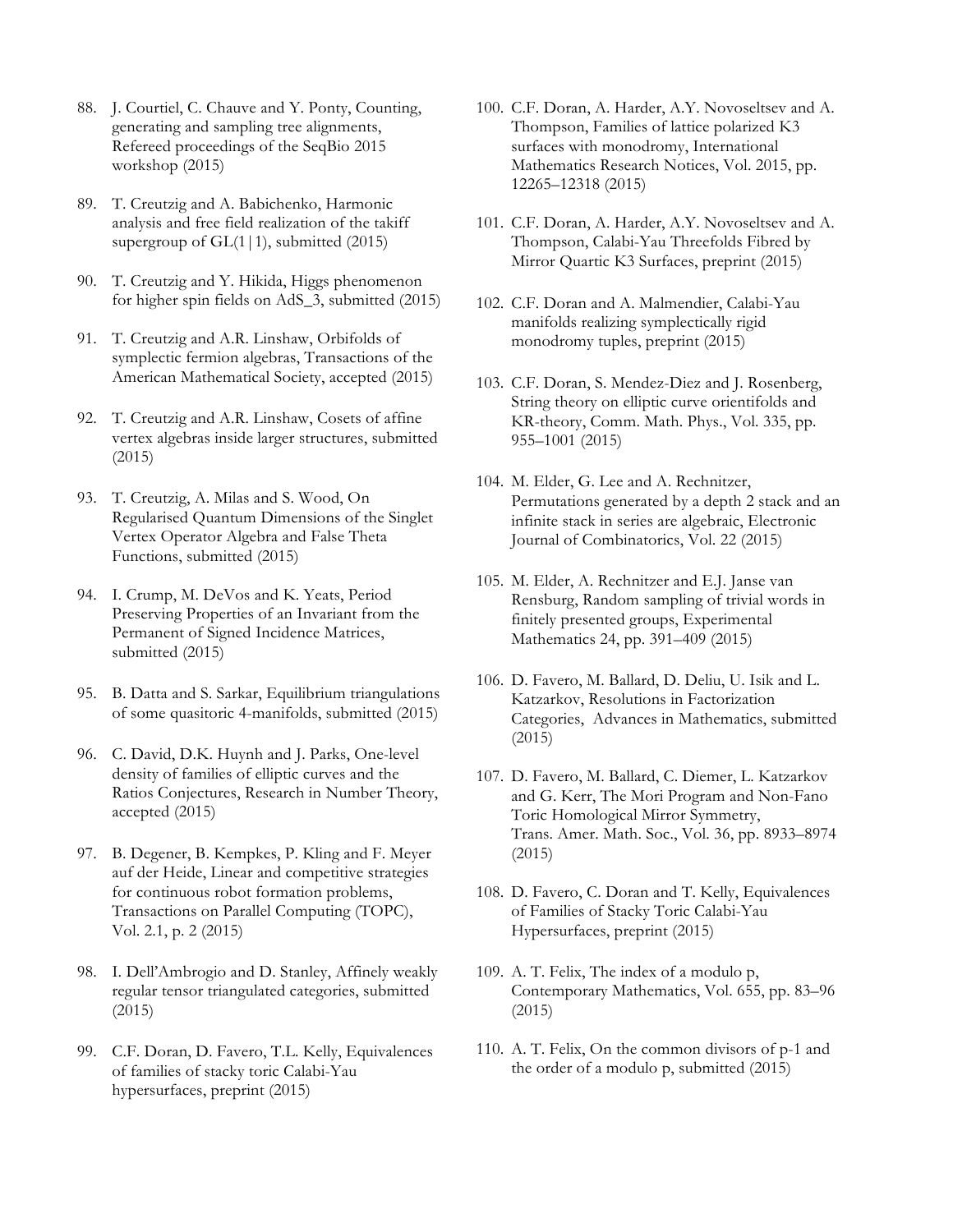- 111. J. Fiala, J. Hubicka and J. Long, An universality argument for graph homomorphisms (extended abstract), Electronic Notes in Discrete Mathematics, Vol. 49, pp. 643–649 (2015)
- 112. A. Fiori, On the j-invariants of CM-elliptic curves defined over Zp, submitted (2015)
- 113. D. Fiorilli, J. Parks and Södergren, Low-lying zeros of elliptic curve L-functions: Beyond the ratios conjecture, submitted (2015)
- 114. G.J. Galloway and E. Woolgar, On static Poincaré-Einstein metrics, JHEP, Vol. 6 (2015)
- 115. G. Gandini, S. Meinert and H. Rüping, The Farrell-Jones conjecture for fundamental groups of graphs of abelian groups, Groups, Geometry and Dynamics, accepted (2015)
- 116. P. Ghomi, P. McGeachy, C. Bullock, R. Khan and Y. Zinchenko, Modeling and comparison of four different dose-volume-based approaches for radiotherapy treatment plan optimization, Physics in Medicine and Biology, submitted (2015)
- 117. J. Gou and M. J. Ward, An asymptotic analysis of a 2-D model of dynamically active compartments coupled by bulk diffusion, J. Nonlinear Science, submitted (2015)
- 118. E. Guerrini, L. Imbert and T. Winterhalter, Randomizing scalar multiplication using exact covering systems of congruences, Cryptology ePrint Archive, Report 2015/475, (2015)
- 119. L. Guo and J.J. Ye, Necessary optimality conditions for optimal control problems with equilibrium constraints, SIAM Journal on Control and Optimization, submitted (2015)
- 120. A. Harder and C.F. Doran, Toric degenerations and the Laurent polynomials related to Givental's Landau-Ginzburg models, preprint (2015)
- 121. W. Hare and M. Jaberipour, Adaptive interpolation strategies in derivative-free optimization: a case study, Pac. J. Optim., accepted (2015)
- 122. W. Hare, J. Loeppky and B. Williams, Discussion: The nomax strategy and correlated outputs, Technometrics, accepted (2015)
- 123. W. Hare, Y. Lucet and F. Rahman, A mixedinteger linear programming model to optimize the vertical alignment considering blocks and side-slopes in road construction, European Journal of Operational Research, Vol. 241, p. 631–641 (2015)
- 124. W. Hare and C. Planiden, Using inexact subgradients to compute proximal points of convex functions, Set-Valued and Variational Analysis, submitted (2015)
- 125. W. Hare, M. Solodov and C. Sagastizabal, A proximal bundle method for nonsmooth nonconvex functions with inexact information, Comput. Optim. Appl., accepted (2015)
- 126. W. Hare and H. Song, On the cardinality of positively linearly independent sets, Optimization Letters, accepted (2015)
- 127. D. Hartman, J. Hubicka and J. Nesetril, Complexities of relational structures, Mathematica Slovaca, Vol. 65, pp. 229–246 (2015)
- 128. D. Hirpa, W. Hare, Y. Lucet, Y. Pushak and S. Tesfamariam, A multiobjective optimization framework for three-dimensional road alignment design, Transport Res. C-Emer., submitted (2015)
- 129. J. Hubicka and J. Nesetril, Universal structures with forbidden homomorphisms, Logic Without Borders: Essays on Set Theory, Model Theory, Philosophical Logic and Philosophy of Mathematics, De Gruyter, pp. 241–264 (2015)
- 130. J. Hubicka and J. Nestril, Ramsey classes with forbidden homomorphisms and a closure (extended abstract), Electronic Notes in Discrete Mathematics, Vol. 49, pp. 737–745 (2015)
- 131. J. Hubicka and J. Nesetril, Homomorphism and embedding universal structures for restricted classes, Journal of Multiple-Valued Logic and Soft Computing, accepted (2015)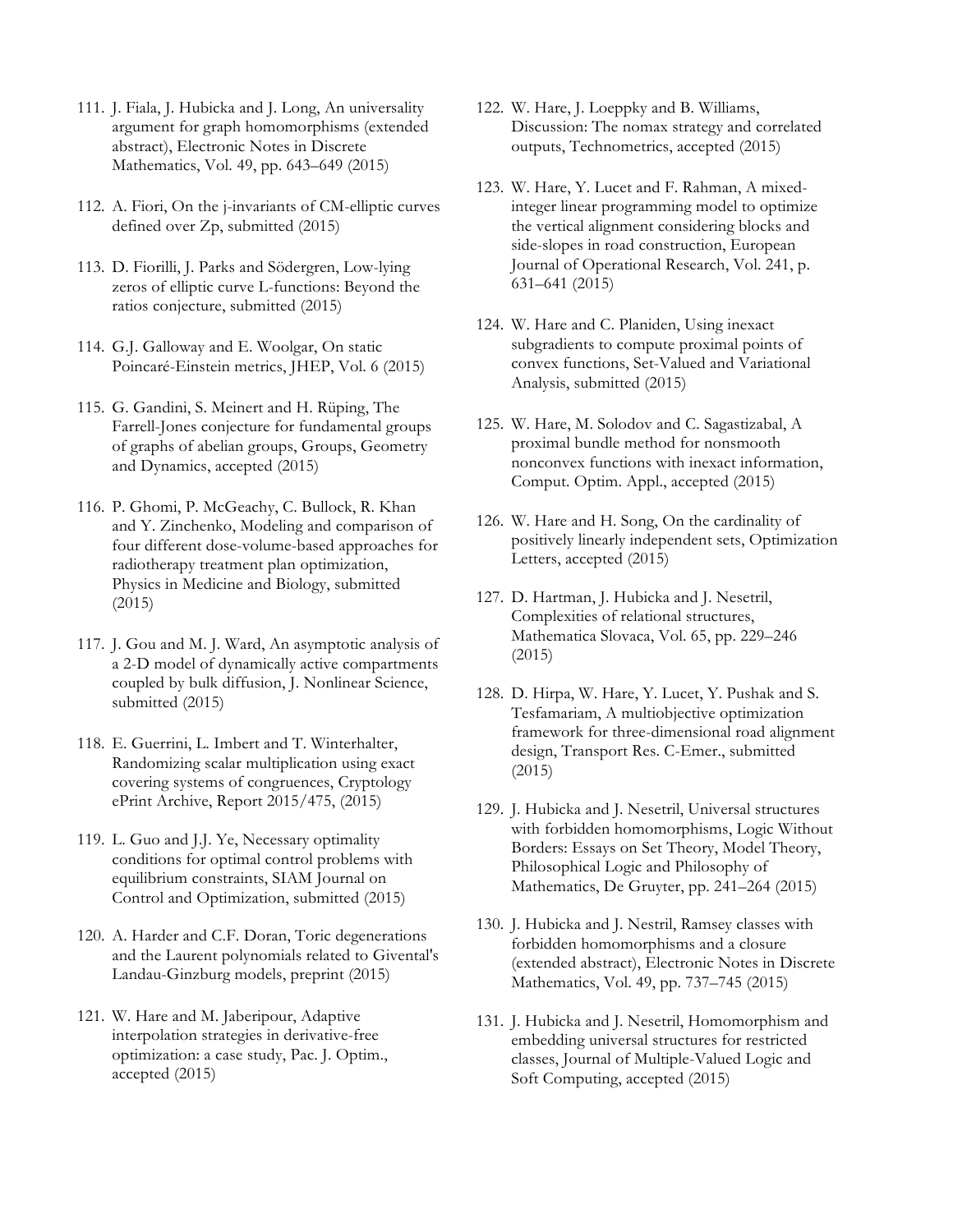- 132. J. Hubicka and J. Nesetril, Bowtie-free graphs have a Ramsey lift, Advances in Applied Mathematics, submitted (2015)
- 133. L. Hui, M. Olbermann and D. Stanley, Oneconnectivity and finiteness of Hamiltonian S1 manifolds with minimal fixed sets, J.Lond. Math. Soc., Vol. 2 (2015)
- 134. T. Hulshof, The one-arm exponent for meanfield long-range percolation, submitted (2015)
- 135. M. J. Jacobson, Jr., Y. Lee, R. Scheidler and H. C. Williams, Construction of all cubic function fields of a given square-free discriminant, International Journal of Number Theory, Vol. 11, pp. 1839–1885 (2015)
- 136. J. Janssen and A. Mehrabian, Rumours spread slowly in a small world spatial network, Proceedings of the 12th Workshop on Algorithms and Models for the Web Graph (2015)
- 137. B.R. Jones and K. Yeats, Tree hook length formulae, Feynman rules and B-series, Ann. Inst. Henri Poincaré Comb. Phys. Interact. Vol. 2, pp. 413–430 (2015)
- 138. J. Kim and A. Zvavitch, Stability of the reverse Blaschke-Santaló inequality for unconditional convex bodies, Proc. Amer. Math. Soc., Vol. 143, pp. 1705–1717 (2015)
- 139. R. Koytcheff, Homotopy Bott–Taubes integrals and the Taylor tower for spaces of knots and links, J. Homotopy and Related Structures, accepted (2015)
- 140. F.-V. Kuhlmann and K. Pal, The model theory of separably tame valued fields, Journal of Algebra, accepted (2015)
- 141. U. Kühn and J. S. Müller, A geometric approach to constructing elements of k2 of curves, submitted (2015)
- 142. M. Lei, J. Zhang, X. Dong and J.J. Ye, Modeling the bids of wind power producers in the dayahead market with stochastic security-constrained market clearing, submitted (2015)
- 143. A. Li and J.J. Ye, Necessary optimality conditions for optimal control problems with nonsmooth mixed state and control constraints, Set-Valued and Variational Analysis accepted (2015)
- 144. G.H. Lin, L. Guo and J.J. Ye, Solving mathematical programs with equilibrium constraints, Journal of Optimization Theory and Applications, Vol. 166, pp. 234–256 (2015)
- 145. M. Lin, Some applications of a majorization inequality due to Bapat and Sunder, Linear Algebra and its Application, Vol. 469, pp. 510– 517 (2015)
- 146. M. Lin, Extension of a result of Haynsworth and Hartfiel, Archiv der Mathematik, Vol. 104, pp. 93–100 (2015)
- 147. X. Long, Z. Peng and X. Wang, Characterizations of the solution set for nonconvex semi-infinite programming problems, Journal of Nonlinear and Convex Analysis, accepted (2015)
- 148. W. Lück, H. Kammeyer and H. Rüping, The Farrell-Jones conjecture for arbitrary lattices in virtually connected Lie Groups, submitted (2015)
- 149. P. McGeachy, J.E. Villarreal-Barajas, Y. Zinchenko and R. Khan, Modulated photon radiotherapy (XMRT): an algorithm for the simultaneous optimization of photon beamlet energy and intensity in external beam radiotherapy (EBRT) planning, Physics in Medicine and Biology, accepted (2015)
- 150. S. Melczer and M. Mishna, Enumerating lattice paths with symmetries through multivariate diagonals, Algorithmica, accepted (2015)
- 151. M. Mishna, Regularity in Weighted Graphs: A Symmetric Function Approach, submitted (2015)
- 152. S. Mondal, Y. Lucet and W. Hare, Optimizing horizontal alignment of roads in a specified corridor, Computers & Operations Research, Vol. 64, pp. 130–138 (2015)
- 153. J. S. Müller and M. Stoll, Computing canonical heights on elliptic curves in quasi-linear time, submitted (2015)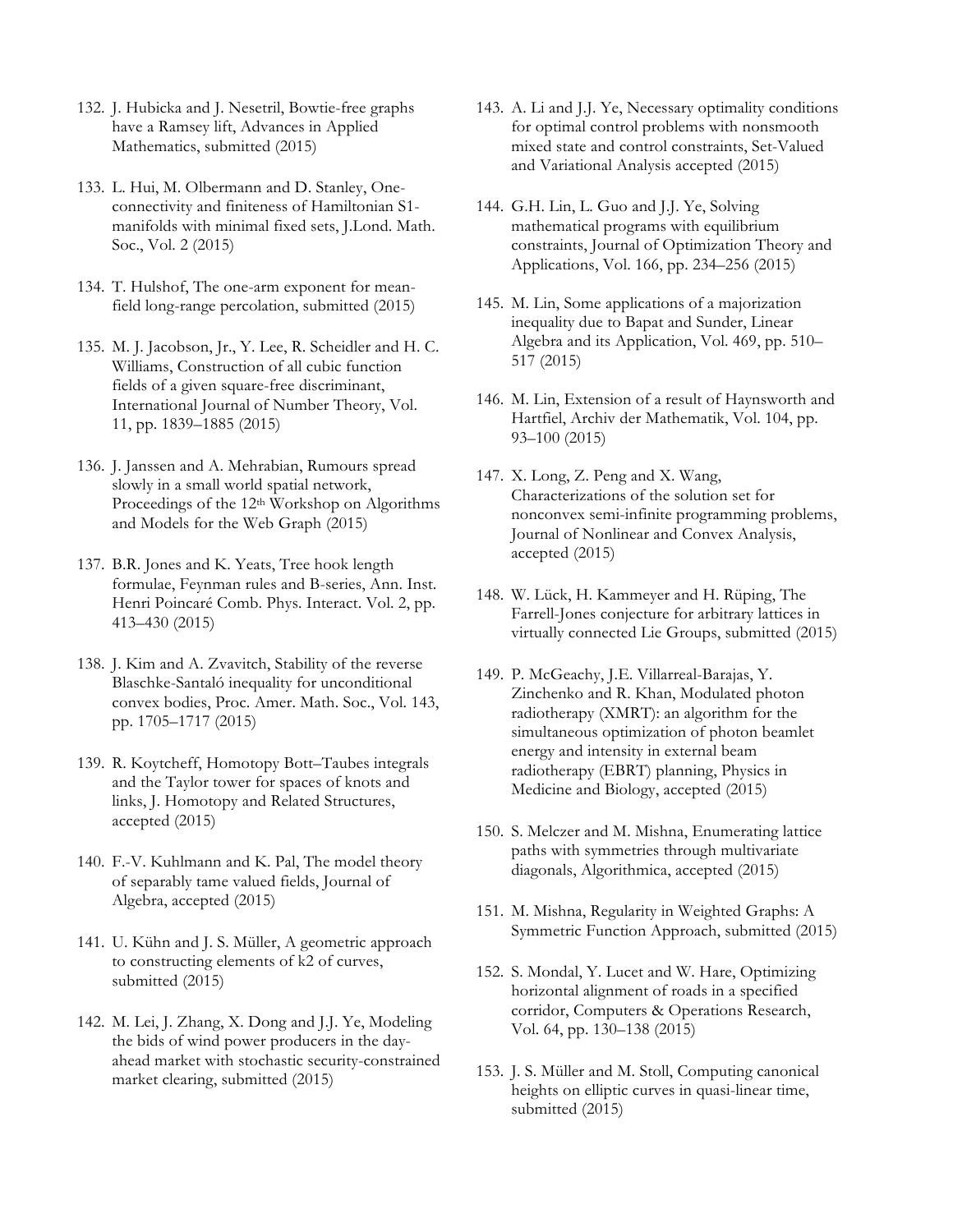- 154. H. Namazi, A. Pettet and P.Reynolds, Ergodic decompositions for folding and unfolding paths in outer space, submitted (2015)
- 155. G. Naylor and D. Rolfsen, Generalized torsion in knot groups, submitted (2015)
- 156. J. Nie, L. Wang and J.J. Ye, Bilevel polynomial programs and semidefinite relaxation methods, SIAM Journal on Optimization, submitted (2015)
- 157. J. Parks, Amicable pairs and aliquot cycles on average, Int. J. Number Theory, accepted (2015)
- 158. J. Parks, A remark on elliptic curves with a given number of points over finite fields, Contempory Mathematics, accepted (2015)
- 159. J. Parks, An asymptotic for the average number of amicable pairs, submitted (2015)
- 160. C. Planiden and X. Wang, Most convex functions have a unique minimizer, Journal of Convex Analysis, accepted (2015)
- 161. C. Planiden and X. Wang, Strongly convex functions, Moreau envelopes and the generic nature of convex functions with strong minimizers, SIAM Journal on Optimization, submitted (2015)
- 162. Y. Pushak, W. Hare and Y. Lucet, Multiple-Path Selection for new Highway Alignments using Discrete Algorithms, European J. Oper. Res., accepted (2015)
- 163. C. Quigley, Physics of mirror symmetry: The basics, Calabi-Yau Varieties: Arithmetic, Geometry and Physics, accepted (2015)
- 164. C. Quigley, Gaugino condensation and the cosmological constant, JHEP Vol. 1506, p. 104 (2015)
- 165. J. Renes, C. Costello and L. Batina, Complete addition formulas for prime order elliptic curves, IACR Cryptology ePrint Archive, p. 1060 (2015)
- 166. D. Rolfsen, A topological view of ordered groups, Knots in Poland III Proceedings, accepted (2015)
- 167. D. Rolfsen, Low dimensional topology and ordering groups, Math Slovaka, Festschrift J. Jakubik, accepted (2015)
- 168. D. Rolfsen, Ordering knot groups, Oberwolfach Conference on Knot Theory Proceedings, accepted (2015)
- 169. H. Rüping, The Farrell-Jones conjecture for Sarithmetic groups, Journal of Topology, accepted (2015)
- 170. S. Sarafrazi, J. Loeppky and Y. Lucet, A Survey on the Sensitivity Analysis Methods for Understanding Complex Models, submitted (2015)
- 171. S. Sarkar, On triangulations of RPn, submitted (2015)
- 172. S. Sarkar, On Zn2-equivariant triangulations of RPn with few vertices, pages 15, submitted (2015)
- 173. S. Sarkar, Some Zn3-equivariant triangulations of CPn, pages 14, submitted (2015)
- 174. S. Sarkar, Complex cobordism of quasitoric orbifolds, Topology and its Applications, accepted (2015)
- 175. S. Simons and X. Wang, Weak subdifferentials, rL-density and maximal monotonicity, Set-Valued and Variational Analysis, Vol. 23, pp. 631–642 (2015)
- 176. D. Stanley, Derived equivalences for hereditary Artin algebras, submitted (2015)
- 177. R. Tabbara, A.L. Owczarek and A. Rechnitzer, An exact solution of three interacting friendly walks in the bulk, submitted (2015)
- 178. A. Thompson, C. Doran, A. Harder, A. Novoseltsev, Calabi-Yau Threefolds fibred by M2-polarized K3 surfaces, submitted (2015)